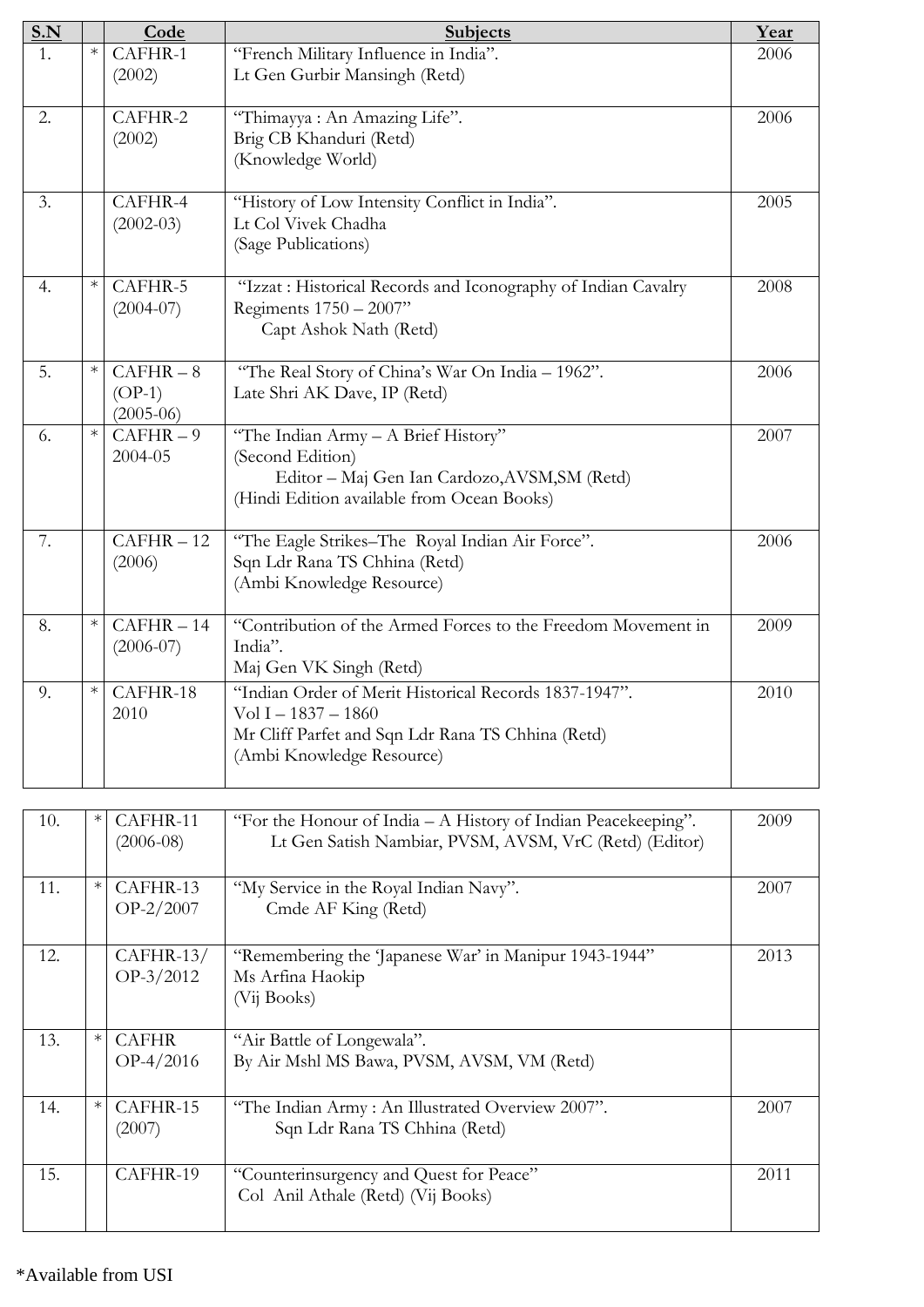| 16. |        | CAFHR-20 | "A Talent for War : The Military Biography of<br>Lt Gen Sagat Singh"<br>Maj Gen Randhir Sinh, UYSM, AVSM, SM (Retd)<br>(Vij Books)                                | 2013 |
|-----|--------|----------|-------------------------------------------------------------------------------------------------------------------------------------------------------------------|------|
| 17. | $\ast$ | CAFHR-21 | Last Post - "Indian War Memorials Around the World"<br>Edited by Sqn Ldr RTS Chhina (Retd)                                                                        | 2014 |
| 18. |        | CAFHR-22 | "Spitfires in the Sun $- A$ History of the Supermarine Spitfire in<br>Indian Air Force Service 1944 - 1957".<br>By Air Cmde Vikram Singh(Ambi Knowledge Resource) | 2014 |
| 19. | $\ast$ | CAFHR-23 | "The Indian Corps on the Western Front - A Handbook and<br>Battlefield Guide".<br>By Simon Doherty and Tom Donovan                                                | 2014 |
| 20. |        |          | "History of Territorial Army".<br>Maj Surendra Singh (Ocean Books)                                                                                                | 2013 |
| 21. | $\ast$ | CAFHR-24 | "India and the First World War 1914 - 18".<br>Sqn Ldr Rana Chhina (Retd)                                                                                          | 2014 |
| 22. | $\ast$ | CAFHR-25 | "India in World War I: An Illustrated Story" (Comic)<br>Maj Gen Ian Cardozo,<br>AVSM, SM and Shri Rishi Kumar                                                     | 2014 |
| 23. |        | CAFHR-26 | "Untold Story 1946 Naval Mutiny : Last War of Independence".<br>Lt Cdr GD Sharma, VSM (Retd) (Vij Books)                                                          | 2015 |